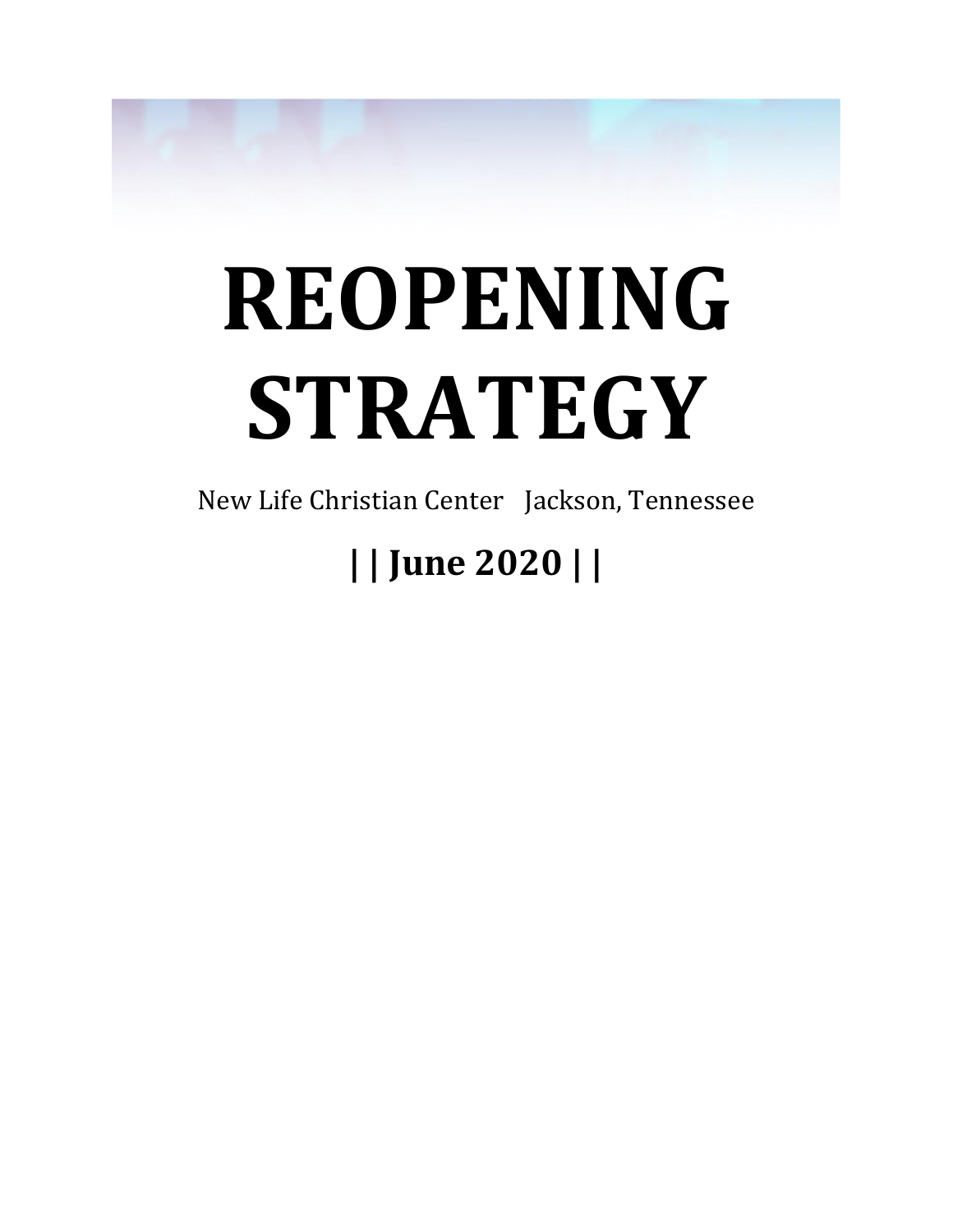New Life Family-

Words cannot express how much we have missed being able to gather with you in person during this season of quarantine. Our prayer is that your love for Christ is deepening during this time and that we will all come back from this with a greater appreciation for the need for fellowship with other believers.

We have been praying about what reopening our physical gatherings should look like and planning a timeline that is intentional and easy to understand. Some things that we have kept in mind as we planned are:

- The call to fellowship with other believers. Online fellowship is a good complement to our ministry but not a complete alternative.
- The responsibility to love our people and protect our more vulnerable population without making them feel left out of church life.
- The need to follow guidelines from civil authorities whenever possible.
- The call to be a witness and share the gospel of Jesus Christ in the practical steps that we take and in the way that we talk about reopening. We want our speech to be gracious and seasoned with salt.
- The need for a wise plan with realistic timing. We don't want to jump in too early and have to keep readjusting when and if the virus spikes in our area. We also need time for our team to get safety protocols in place for reopening our physical campus.

We have been blessed with several knowledgeable and wise peoples in our New Life family and have been developing this plan with you in mind. Of course, there is no perfect reopening plan that will suit every church member's preference. As we take steps to reopen, let's all willingly submit our preferences to a generalized plan to achieve the greater good, maintaining the unity of the body. We understand that this plan will feel too fast for some and too slow for others. That's the beauty of having a diverse congregation! Thank you for using this as an opportunity to honor others in our church family who feel differently than you and for honoring your pastors as they shepherd.

The plan on the following page is meant to be flexible. Adapt it to fit your unique situation and your own caution level while at the same time not giving in to fear or becoming apathetic about the need for fellowship. COVID is obviously a fluid situation with unpredictable regional spikes. As a result, while this timeline represents our planned phased re-opening, we may have to adjust our timeline based on the COVID status in the community.

We love each and every one of you and are honored to serve and lead this church family.

In his service,

Apostle Barry T. and Pastor Angelia Chaney

& The New Life Board of Directors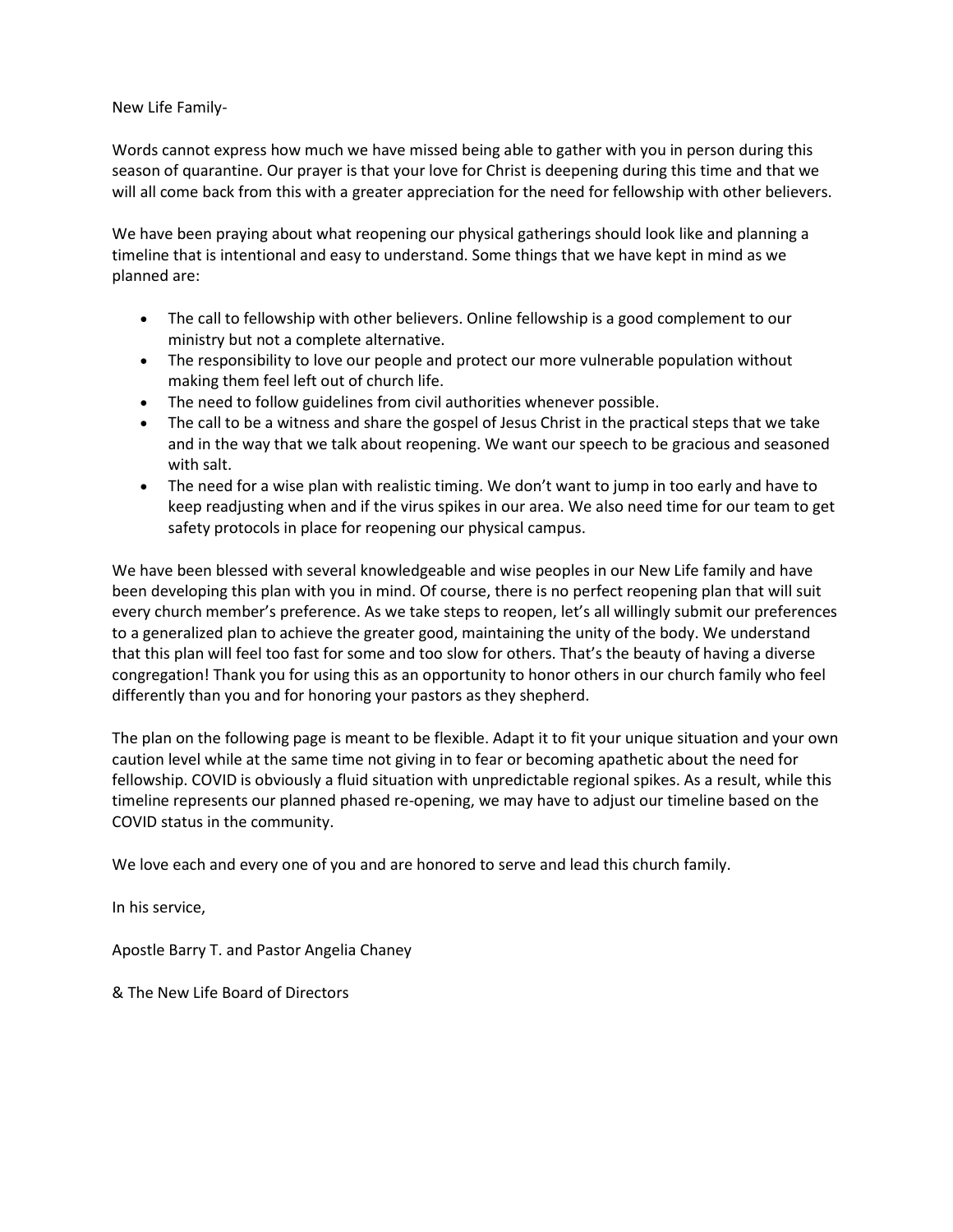# New Life Christian Center REOPENING PLAN NEW LIFE FOUR PHASE PLAN

| <b>Social Distancing</b>                  | <b>PHASE ZERO</b><br>(Current) | <b>PHASE ONE -</b><br><b>Beginning 7/5</b> | <b>PHASE TWO -</b><br><b>TBD</b> | <b>PHASE THREE</b><br>- TBD |
|-------------------------------------------|--------------------------------|--------------------------------------------|----------------------------------|-----------------------------|
| Vulnerable                                | <b>Stay Home</b>               | (Limited)<br><b>Stay Home</b>              | (Moderated)<br>Individual        | (Normal)<br>Individual      |
| Populations*                              |                                |                                            | Discretion                       | Discretion                  |
| <b>Those</b><br>w/Symptoms of<br>COVID-19 | <b>Stay Home</b>               | <b>Stay Home</b>                           | <b>Stay Home</b>                 | <b>Stay Home</b>            |
| <b>Max</b>                                | 10 or less                     | 50% Capacity/                              | Reduced Seating/                 | Normal                      |
| Groups/Crowds                             |                                | Reduced Seating/                           | <b>Social Distancing</b>         | Capacity                    |
|                                           |                                | <b>Social Distancing</b>                   |                                  |                             |
| <b>Sunday Worship</b>                     | Livestream                     | Reduced Seating/                           | Reduced Seating/                 | Regular                     |
| <b>Services</b>                           |                                | Livestream                                 | Livestream                       | Schedule/                   |
|                                           |                                | **Registration                             |                                  | Livestream                  |
|                                           |                                | required                                   |                                  |                             |
| Wednesday                                 | Livestream                     | Livestream                                 | Reduced Seating/                 | Regular                     |
| <b>Worship Services</b>                   |                                |                                            | Livestream                       | Schedule/                   |
|                                           |                                |                                            |                                  | Livestream                  |
| <b>Monday Prayer</b>                      | Conference Call                | Conference Call                            | <b>Reduced Seating</b>           | Regular                     |
|                                           |                                |                                            |                                  | Schedule                    |
| <b>Youth Services</b>                     | Zoom                           | Zoom                                       | <b>Social Distancing</b>         | Regular                     |
|                                           |                                |                                            |                                  | Schedule                    |
| <b>Ministry Events</b>                    | Suspended                      | Suspended                                  | Some activities                  | As Scheduled                |
|                                           |                                |                                            | may be modified                  |                             |
| <b>Staff</b>                              | Suspended                      | <b>Limited Access</b>                      | <b>Moderate Access</b>           | Normal                      |
| <b>Restrooms</b>                          |                                | <b>Limited Access</b>                      | <b>Limited Access</b>            | Normal                      |

\*Vulnerable Populations as Defined by the CDC: [\(https://www.cdc.gov/coronavirus/2019](https://www.cdc.gov/coronavirus/2019-ncov/needextra-precautions/people-at-higher-risk.html) [ncov/needextra-precautions/people-at-higher-risk.html\)](https://www.cdc.gov/coronavirus/2019-ncov/needextra-precautions/people-at-higher-risk.html).

Vulnerable populations include, but is not limited to:

• Individuals 65 years old and older

• Individuals with serious underlying health conditions, including high blood pressure, chronic lung disease, diabetes, obesity, asthma, and those whose immune systems are compromised (such as by chemotherapy or cancer and other conditions requiring such therapy)

\*\*To aid in our planning, registration is required to attend phase 1 services. At least one member from each family must register. Only one registration is necessary for each family unit. Register by going to newlifetn.org and clicking on the member tab.

**Important Note: At any point, we may be required to begin at Phase 0 again or continue one phase longer than another depending on the severity or reoccurrence of the COVID outbreak.**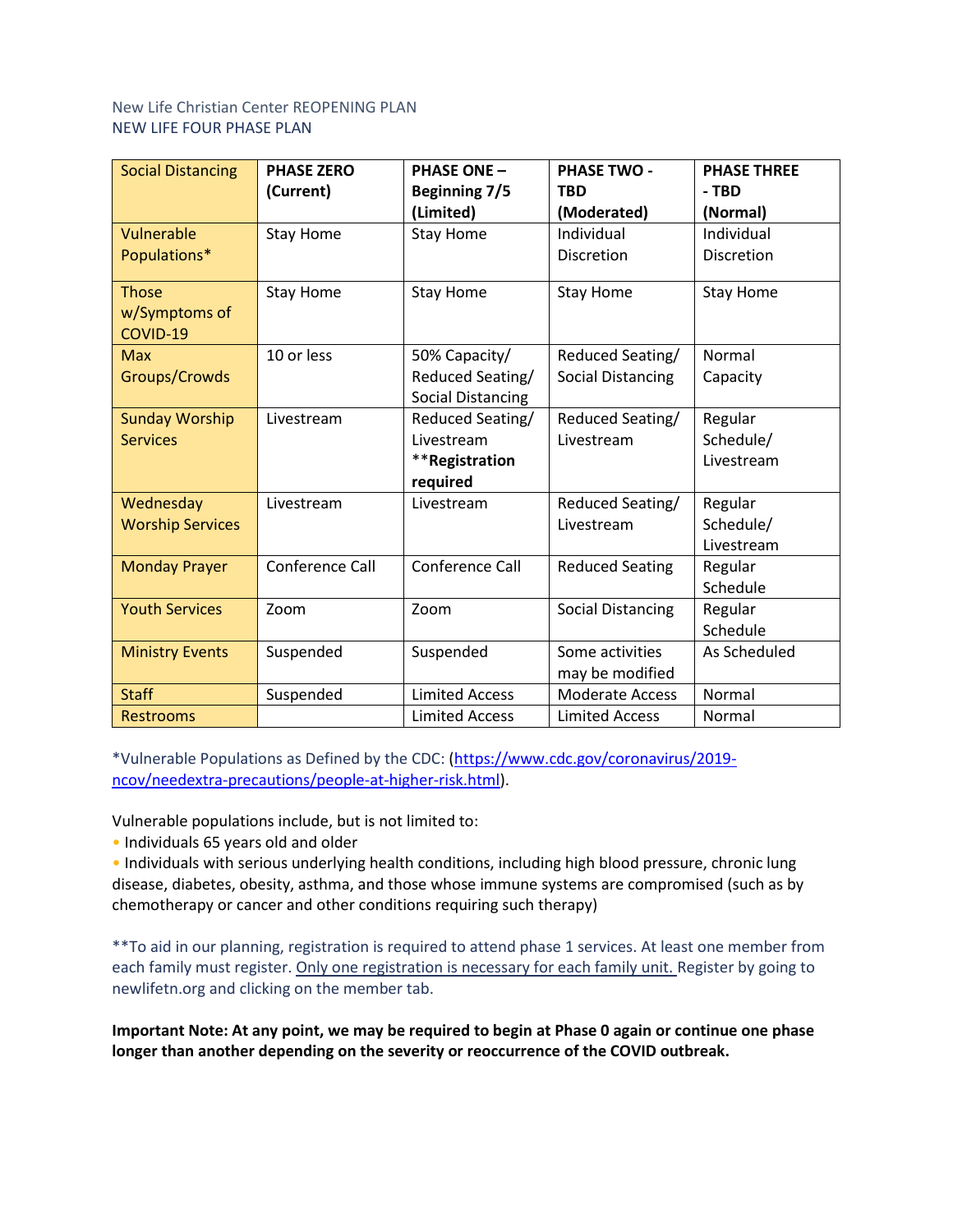# **Phase 0: Extreme Physical Distancing/Stay At Home Order**

- All on-campus services and activities remain suspended until Stay at Home Order is lifted and we enter Phase 1 of reopening.
- Continue to produce video messages to be viewed via Facebook, our website and DVD.
- Continue to host weekly Intercessory Prayer and Youth Bible Study
	- o Youth Bible study will be held via ZOOM.
	- o Prayer via Conference Call
- Utilize online giving and mailed checks for tithes and offerings.

# **Phase 1: Limited Social Distancing**

- When Phase 1 begins, we will begin holding Sunday morning service at 10 a.m. This service will continue for the duration of Phase 1. All other inside services and activities remain suspended for the length of Phase 1.
	- The service will be limited to 1 hour and a half to minimize need for bathroom facilities.
	- Doors will open at 9:45 a.m. by security. Please remain in your vehicles until this time to prevent the spread of the virus.
	- No gathering/mingling inside of the foyer or sanctuary.
	- Guests are asked to go directly to their seats.
	- The gym may be used for overflow
- Anyone inside the building will be required to wear a face mask. Those leading the service will wear a face mask when they are not speaking or singing. Participants should bring their own face mask. A limited number of masks will be available for those who may not have one.
- Participants will be encouraged to maintain adequate social distancing of at least 6 feet apart. This guidance does not apply to family members of the same household.
- Hand sanitizer stations will be available.
- Continue to use online and mail in giving. You may also choose to give in the offering as you arrive for service or as you are exiting. No marching around for giving.
- There will be no children's activities through the end of Phase 1.
- The Sunday morning message will be available on YouTube, Facebook, and DVD.
- The facility will be disinfected between services.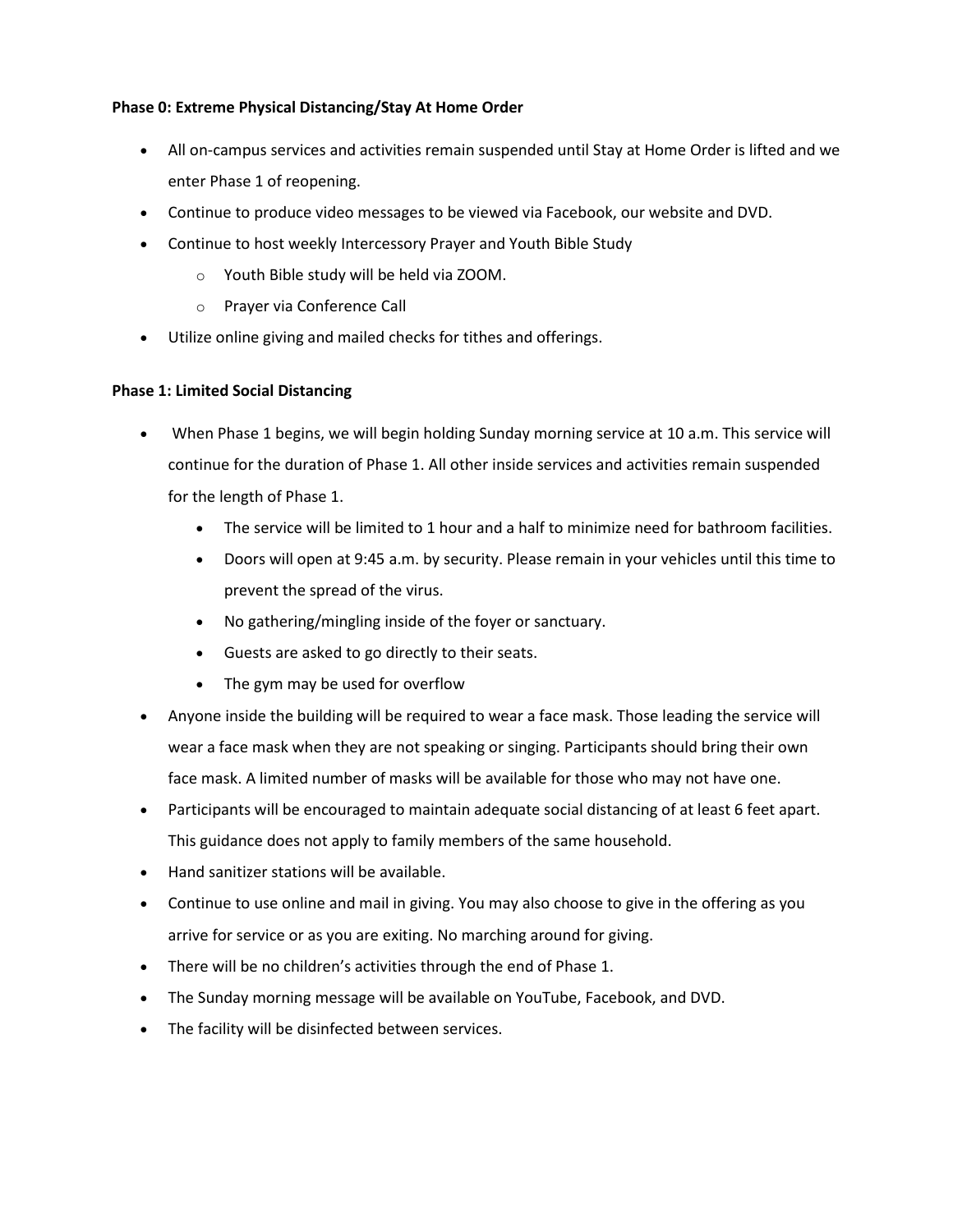## **Phase 2: Moderate Physical Distancing**

- We will ease back into a more normal routine for gathering during Phase 2.
- This may include resuming Bible Study and some limited children's activities
- Hand sanitizer stations will still be available.
- Face masks may be required.
- Giving may still need to follow the plan for Phase 1.
- Special precautions will be taken for observing Holy Communion.
- Specifics will be worked out as we move through the phases and get closer to this point.

## **Additional Considerations:**

- There remains uncertainty regarding specific restrictions that will be in place from state and local government at each phase.
- If we are still in Phase 1 as Fall turns to Winter, we may need to explore our options for utilizing the church building to meet in smaller groups.
- In each phase, we will seek to balance our Biblical mandate to gather, submission to government authorities, and the safety of everyone as we resume gathering.
- While those most vulnerable to the virus may need to limit their interaction more than others, we will not forget them as we move through these phases.

## **Health Concerns - In the last 14 days have you or anyone in your family:**

- Shown any flu-like symptoms?
- Had a fever above 100 degrees?
- Had exposure to someone who has tested positive for COVID-19?
- Had any medical reason to not be around others?

If you can answer yes to any of these questions, please worship from your home utilizing our online services at newlifetn.org or on [Facebook.](https://www.facebook.com/ebcjackson)